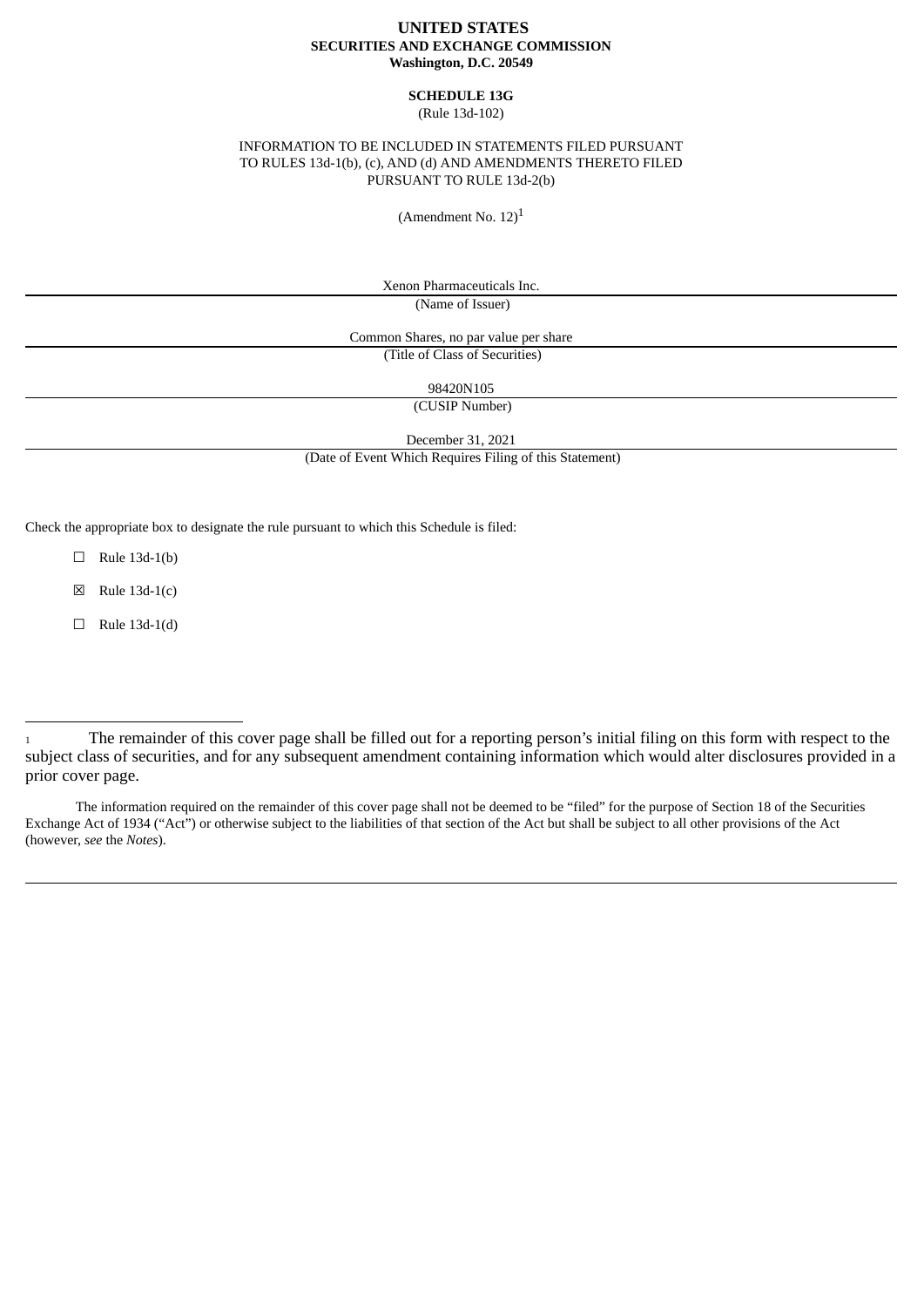| $\mathbf{1}$                                             | NAME OF REPORTING PERSON       |                                                                      |                        |  |
|----------------------------------------------------------|--------------------------------|----------------------------------------------------------------------|------------------------|--|
|                                                          |                                | Biotechnology Value Fund, L.P.                                       |                        |  |
| $\overline{2}$                                           |                                | CHECK THE APPROPRIATE BOX IF A MEMBER OF A GROUP                     | $(a) \boxtimes$<br>(b) |  |
| 3                                                        | <b>SEC USE ONLY</b>            |                                                                      |                        |  |
| $\overline{4}$                                           |                                | CITIZENSHIP OR PLACE OF ORGANIZATION                                 |                        |  |
|                                                          | Delaware                       |                                                                      |                        |  |
| <b>NUMBER OF</b><br><b>SHARES</b><br><b>BENEFICIALLY</b> | 5                              | <b>SOLE VOTING POWER</b><br>$-0-$                                    |                        |  |
| <b>OWNED BY</b><br><b>EACH</b><br><b>REPORTING</b>       | 6                              | <b>SHARED VOTING POWER</b><br>2,295,557(1)                           |                        |  |
| PERSON WITH                                              | $7\overline{ }$                | <b>SOLE DISPOSITIVE POWER</b><br>$-0-$                               |                        |  |
|                                                          | 8                              | SHARED DISPOSITIVE POWER<br>2,295,557(1)                             |                        |  |
| 9                                                        | 2,295,557(1)                   | AGGREGATE AMOUNT BENEFICIALLY OWNED BY EACH REPORTING PERSON         |                        |  |
| 10                                                       |                                | CHECK BOX IF THE AGGREGATE AMOUNT IN ROW (9) EXCLUDES CERTAIN SHARES | $\Box$                 |  |
| 11                                                       | $4.4\%$ (1)                    | PERCENT OF CLASS REPRESENTED BY AMOUNT IN ROW (9)                    |                        |  |
| 12                                                       | TYPE OF REPORTING PERSON<br>PN |                                                                      |                        |  |

(1) Includes 488,000 shares of Common Stock (defined in Item 2(d)) underlying certain shares of Series 1 Preferred (defined in Item 4).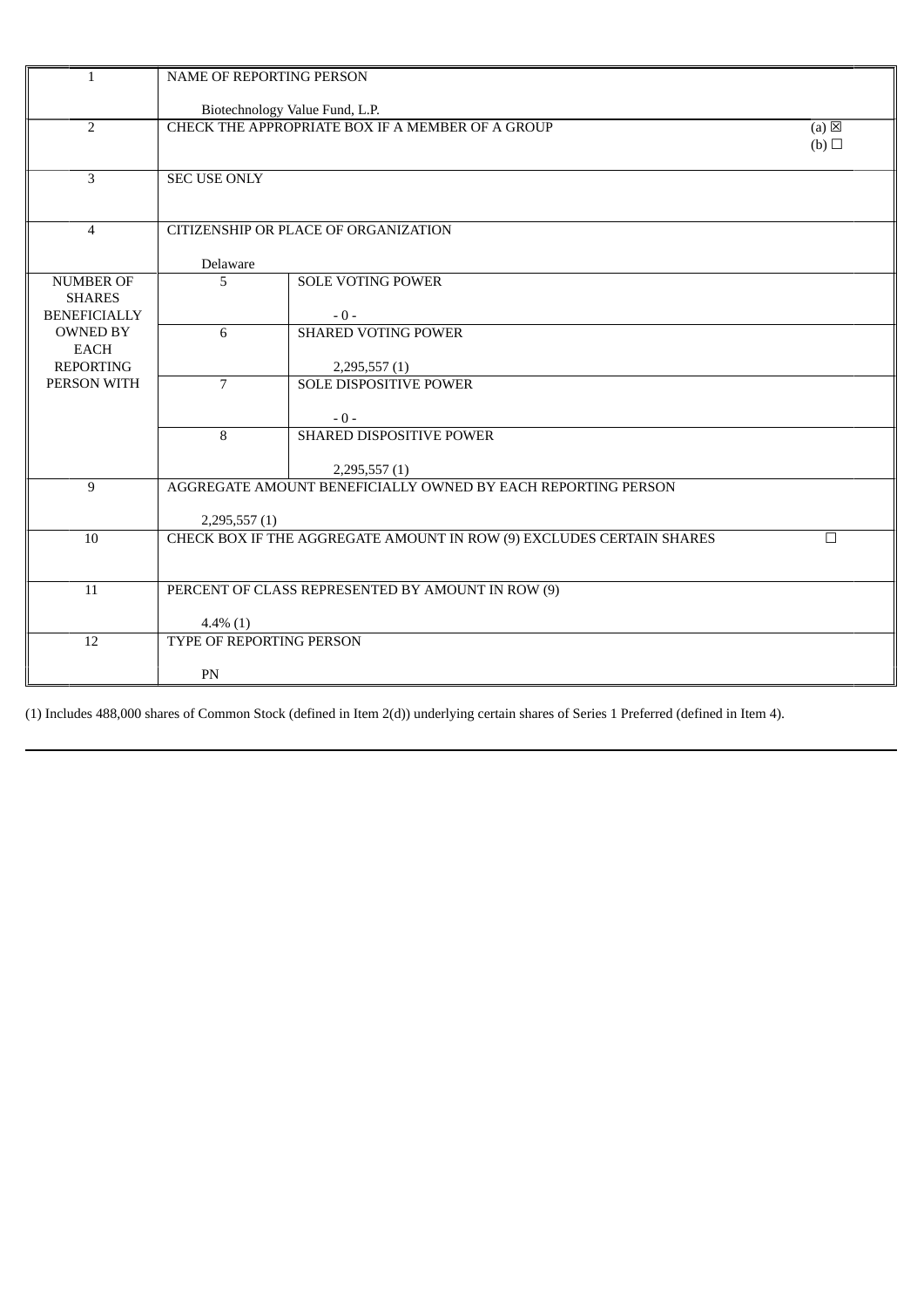| $\mathbf{1}$                                             | NAME OF REPORTING PERSON |                                                                      |                        |
|----------------------------------------------------------|--------------------------|----------------------------------------------------------------------|------------------------|
|                                                          | <b>BVF I GP LLC</b>      |                                                                      |                        |
| $\overline{2}$                                           |                          | CHECK THE APPROPRIATE BOX IF A MEMBER OF A GROUP                     | $(a) \boxtimes$<br>(b) |
| $\overline{3}$                                           | <b>SEC USE ONLY</b>      |                                                                      |                        |
| $\overline{4}$                                           |                          | CITIZENSHIP OR PLACE OF ORGANIZATION                                 |                        |
|                                                          | Delaware                 |                                                                      |                        |
| <b>NUMBER OF</b><br><b>SHARES</b><br><b>BENEFICIALLY</b> | 5                        | <b>SOLE VOTING POWER</b><br>$-0-$                                    |                        |
| <b>OWNED BY</b><br>EACH<br><b>REPORTING</b>              | 6                        | <b>SHARED VOTING POWER</b><br>2,295,557(1)                           |                        |
| PERSON WITH                                              | $\overline{7}$           | <b>SOLE DISPOSITIVE POWER</b><br>$-0-$                               |                        |
|                                                          | 8                        | SHARED DISPOSITIVE POWER<br>2,295,557(1)                             |                        |
| 9                                                        |                          | AGGREGATE AMOUNT BENEFICIALLY OWNED BY EACH REPORTING PERSON         |                        |
|                                                          | 2,295,557(1)             |                                                                      |                        |
| 10                                                       |                          | CHECK BOX IF THE AGGREGATE AMOUNT IN ROW (9) EXCLUDES CERTAIN SHARES | $\Box$                 |
| 11                                                       |                          | PERCENT OF CLASS REPRESENTED BY AMOUNT IN ROW (9)                    |                        |
|                                                          | $4.4\%$ (1)              |                                                                      |                        |
| 12                                                       | TYPE OF REPORTING PERSON |                                                                      |                        |
|                                                          | $00\,$                   |                                                                      |                        |

(1) Includes 488,000 shares of Common Stock underlying certain shares of Series 1 Preferred.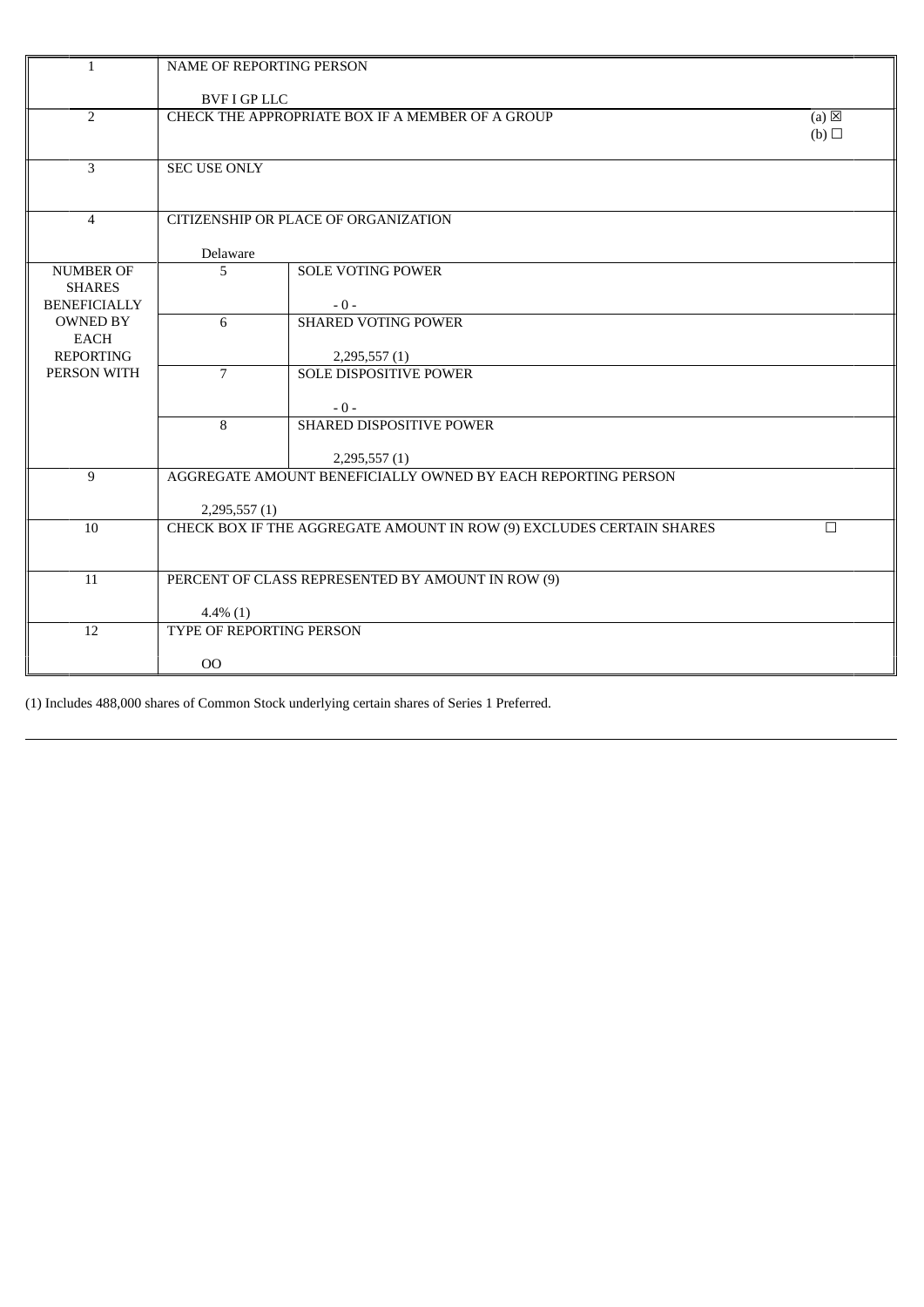| Biotechnology Value Fund II, L.P.<br>CHECK THE APPROPRIATE BOX IF A MEMBER OF A GROUP<br>$\overline{2}$<br>3<br><b>SEC USE ONLY</b><br>$\overline{4}$<br>CITIZENSHIP OR PLACE OF ORGANIZATION<br>Delaware<br><b>SOLE VOTING POWER</b><br><b>NUMBER OF</b><br>5<br><b>SHARES</b><br><b>BENEFICIALLY</b><br>$-0-$<br>6<br><b>SHARED VOTING POWER</b><br><b>OWNED BY</b><br>EACH<br><b>REPORTING</b><br>1,672,817(1)<br>PERSON WITH<br>$\overline{7}$<br><b>SOLE DISPOSITIVE POWER</b> |                        |
|-------------------------------------------------------------------------------------------------------------------------------------------------------------------------------------------------------------------------------------------------------------------------------------------------------------------------------------------------------------------------------------------------------------------------------------------------------------------------------------|------------------------|
|                                                                                                                                                                                                                                                                                                                                                                                                                                                                                     |                        |
|                                                                                                                                                                                                                                                                                                                                                                                                                                                                                     | $(a) \boxtimes$<br>(b) |
|                                                                                                                                                                                                                                                                                                                                                                                                                                                                                     |                        |
|                                                                                                                                                                                                                                                                                                                                                                                                                                                                                     |                        |
|                                                                                                                                                                                                                                                                                                                                                                                                                                                                                     |                        |
|                                                                                                                                                                                                                                                                                                                                                                                                                                                                                     |                        |
|                                                                                                                                                                                                                                                                                                                                                                                                                                                                                     |                        |
| $-0-$                                                                                                                                                                                                                                                                                                                                                                                                                                                                               |                        |
| 8<br>SHARED DISPOSITIVE POWER<br>1,672,817(1)                                                                                                                                                                                                                                                                                                                                                                                                                                       |                        |
| AGGREGATE AMOUNT BENEFICIALLY OWNED BY EACH REPORTING PERSON<br>9<br>1,672,817(1)                                                                                                                                                                                                                                                                                                                                                                                                   |                        |
| CHECK BOX IF THE AGGREGATE AMOUNT IN ROW (9) EXCLUDES CERTAIN SHARES<br>10                                                                                                                                                                                                                                                                                                                                                                                                          | П                      |
| 11<br>PERCENT OF CLASS REPRESENTED BY AMOUNT IN ROW (9)<br>$3.2\%$ (1)                                                                                                                                                                                                                                                                                                                                                                                                              |                        |
| TYPE OF REPORTING PERSON<br>12<br>PN                                                                                                                                                                                                                                                                                                                                                                                                                                                |                        |

(1) Includes 383,000 shares of Common Stock underlying certain shares of Series 1 Preferred.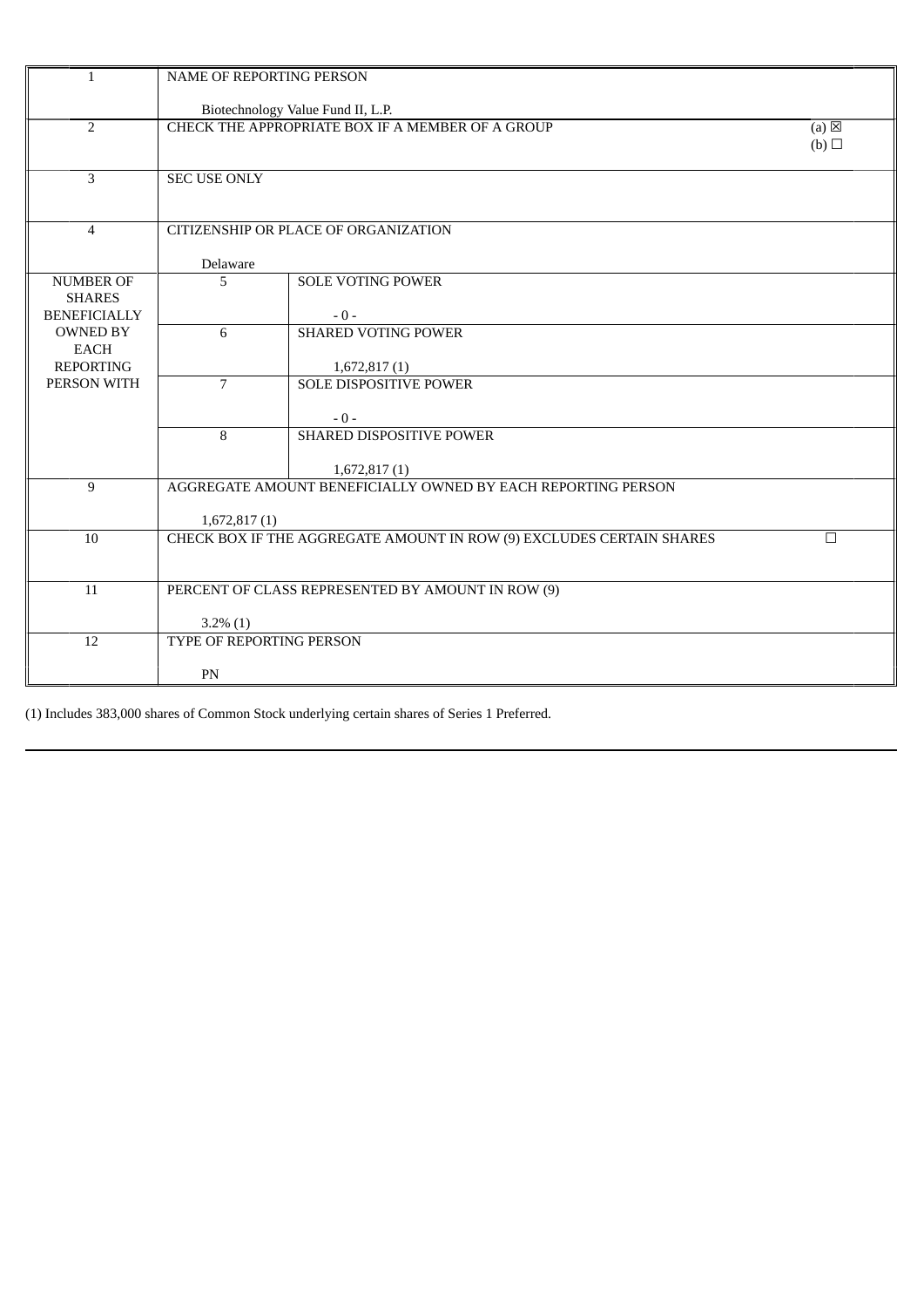| $\mathbf{1}$                                             | NAME OF REPORTING PERSON                |                                                                      |                        |  |
|----------------------------------------------------------|-----------------------------------------|----------------------------------------------------------------------|------------------------|--|
|                                                          | <b>BVF II GP LLC</b>                    |                                                                      |                        |  |
| $\overline{2}$                                           |                                         | CHECK THE APPROPRIATE BOX IF A MEMBER OF A GROUP                     | $(a) \boxtimes$<br>(b) |  |
| $\overline{3}$                                           | <b>SEC USE ONLY</b>                     |                                                                      |                        |  |
| $\overline{4}$                                           |                                         | CITIZENSHIP OR PLACE OF ORGANIZATION                                 |                        |  |
|                                                          | Delaware                                |                                                                      |                        |  |
| <b>NUMBER OF</b><br><b>SHARES</b><br><b>BENEFICIALLY</b> | 5                                       | <b>SOLE VOTING POWER</b><br>$-0-$                                    |                        |  |
| <b>OWNED BY</b><br><b>EACH</b><br><b>REPORTING</b>       | 6                                       | <b>SHARED VOTING POWER</b><br>1,672,817(1)                           |                        |  |
| PERSON WITH                                              | $\overline{7}$                          | <b>SOLE DISPOSITIVE POWER</b><br>$-0-$                               |                        |  |
|                                                          | 8                                       | SHARED DISPOSITIVE POWER<br>1,672,817(1)                             |                        |  |
| 9                                                        |                                         | AGGREGATE AMOUNT BENEFICIALLY OWNED BY EACH REPORTING PERSON         |                        |  |
|                                                          | 1,672,817(1)                            |                                                                      |                        |  |
| 10                                                       |                                         | CHECK BOX IF THE AGGREGATE AMOUNT IN ROW (9) EXCLUDES CERTAIN SHARES | $\Box$                 |  |
| 11                                                       |                                         | PERCENT OF CLASS REPRESENTED BY AMOUNT IN ROW (9)                    |                        |  |
| 12                                                       | $3.2\%$ (1)<br>TYPE OF REPORTING PERSON |                                                                      |                        |  |
|                                                          | 00                                      |                                                                      |                        |  |

(1) Includes 383,000 shares of Common Stock underlying certain shares of Series 1 Preferred.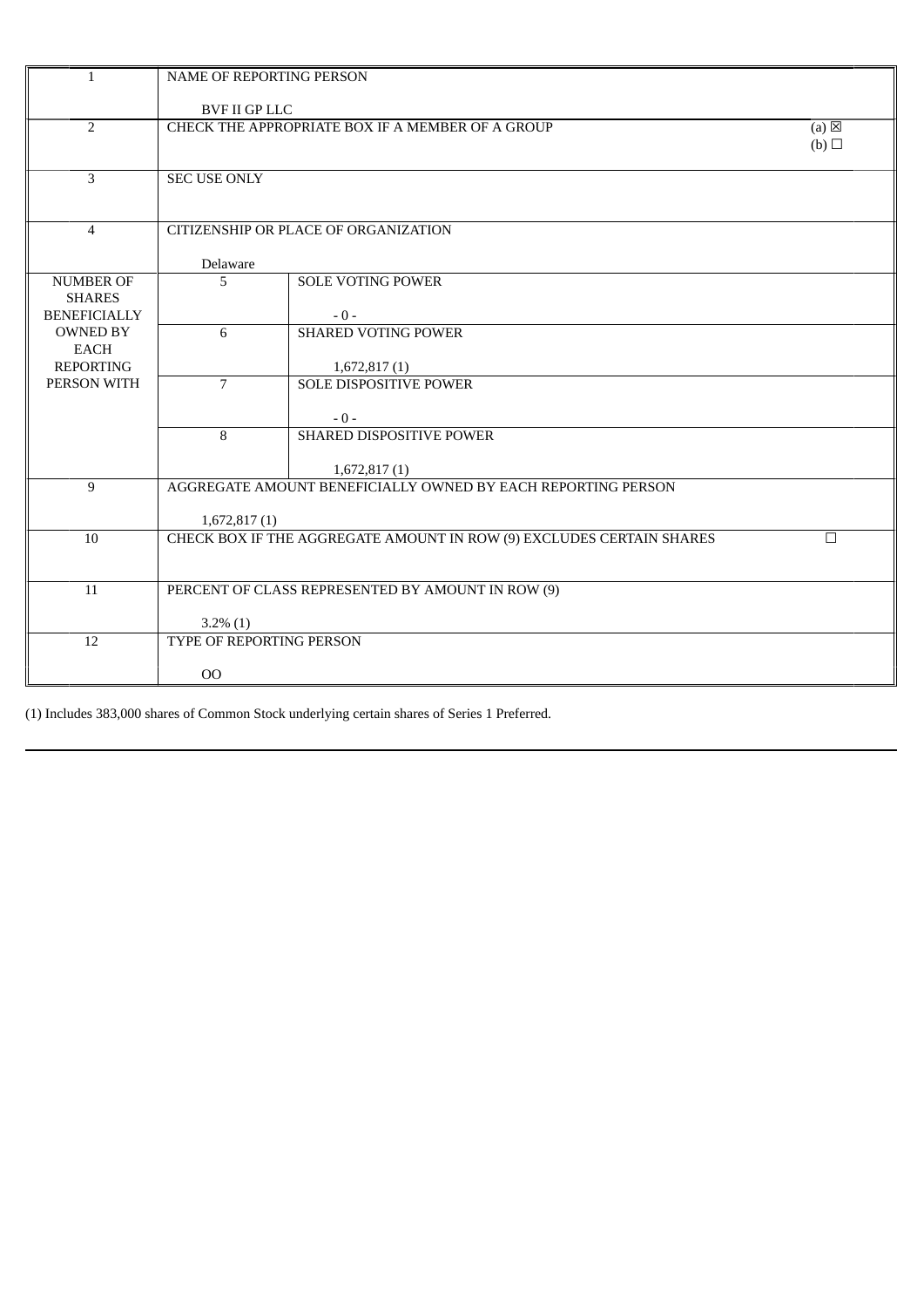| $\mathbf{1}$                                             | <b>NAME OF REPORTING PERSON</b> |                                                                          |                        |  |
|----------------------------------------------------------|---------------------------------|--------------------------------------------------------------------------|------------------------|--|
|                                                          |                                 | Biotechnology Value Trading Fund OS LP                                   |                        |  |
| $\overline{2}$                                           |                                 | CHECK THE APPROPRIATE BOX IF A MEMBER OF A GROUP                         | $(a) \boxtimes$<br>(b) |  |
| 3                                                        | <b>SEC USE ONLY</b>             |                                                                          |                        |  |
| $\overline{4}$                                           |                                 | CITIZENSHIP OR PLACE OF ORGANIZATION                                     |                        |  |
|                                                          | Cayman Islands                  |                                                                          |                        |  |
| <b>NUMBER OF</b><br><b>SHARES</b><br><b>BENEFICIALLY</b> | 5                               | <b>SOLE VOTING POWER</b><br>$-0-$                                        |                        |  |
| <b>OWNED BY</b><br>EACH<br><b>REPORTING</b>              | 6                               | <b>SHARED VOTING POWER</b><br>256,181(1)                                 |                        |  |
| PERSON WITH                                              | $\overline{7}$                  | <b>SOLE DISPOSITIVE POWER</b><br>$-0-$                                   |                        |  |
|                                                          | 8                               | SHARED DISPOSITIVE POWER<br>256,181(1)                                   |                        |  |
| 9                                                        | 256,181(1)                      | AGGREGATE AMOUNT BENEFICIALLY OWNED BY EACH REPORTING PERSON             |                        |  |
| 10                                                       |                                 | CHECK BOX IF THE AGGREGATE AMOUNT IN ROW (9) EXCLUDES CERTAIN SHARES     | П                      |  |
| 11                                                       |                                 | PERCENT OF CLASS REPRESENTED BY AMOUNT IN ROW (9)<br>Less than $1\%$ (1) |                        |  |
| 12                                                       | TYPE OF REPORTING PERSON<br>PN  |                                                                          |                        |  |
|                                                          |                                 |                                                                          |                        |  |

(1) Includes 80,000 shares of Common Stock underlying certain shares of Series 1 Preferred.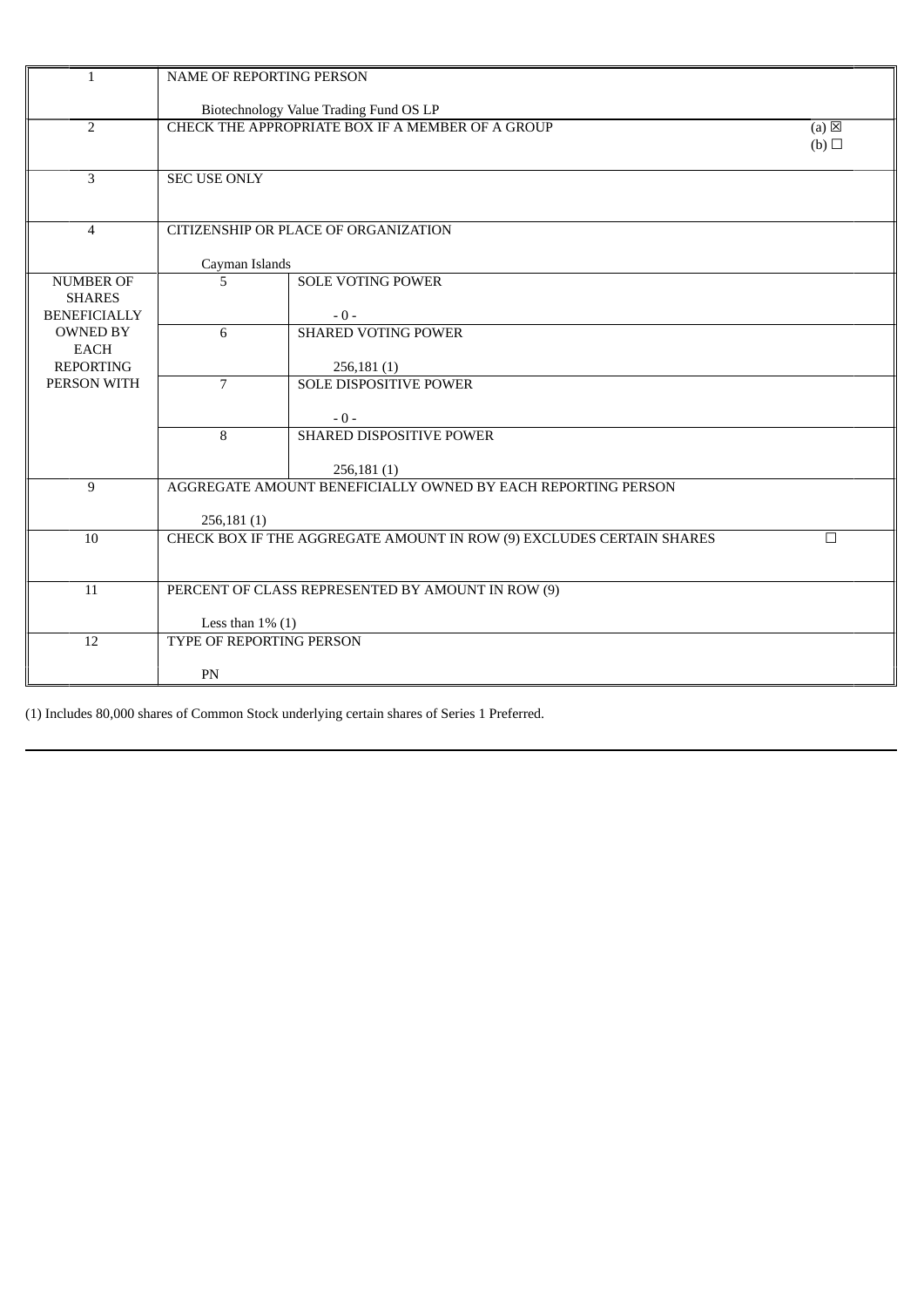| $\mathbf{1}$                                             | <b>NAME OF REPORTING PERSON</b> |                                                                      |                        |
|----------------------------------------------------------|---------------------------------|----------------------------------------------------------------------|------------------------|
|                                                          | <b>BVF Partners OS Ltd.</b>     |                                                                      |                        |
| $\overline{2}$                                           |                                 | CHECK THE APPROPRIATE BOX IF A MEMBER OF A GROUP                     | $(a) \boxtimes$<br>(b) |
| 3                                                        | <b>SEC USE ONLY</b>             |                                                                      |                        |
| $\overline{4}$                                           |                                 | CITIZENSHIP OR PLACE OF ORGANIZATION                                 |                        |
|                                                          | Cayman Islands                  |                                                                      |                        |
| <b>NUMBER OF</b><br><b>SHARES</b><br><b>BENEFICIALLY</b> | 5                               | <b>SOLE VOTING POWER</b><br>$-0-$                                    |                        |
| <b>OWNED BY</b><br><b>EACH</b><br><b>REPORTING</b>       | 6                               | <b>SHARED VOTING POWER</b><br>256,181(1)                             |                        |
| PERSON WITH                                              | $\overline{7}$                  | <b>SOLE DISPOSITIVE POWER</b><br>$-0-$                               |                        |
|                                                          | 8                               | SHARED DISPOSITIVE POWER<br>256,181(1)                               |                        |
| 9                                                        | 256,181(1)                      | AGGREGATE AMOUNT BENEFICIALLY OWNED BY EACH REPORTING PERSON         |                        |
| 10                                                       |                                 | CHECK BOX IF THE AGGREGATE AMOUNT IN ROW (9) EXCLUDES CERTAIN SHARES | $\Box$                 |
| 11                                                       | Less than $1\%$ (1)             | PERCENT OF CLASS REPRESENTED BY AMOUNT IN ROW (9)                    |                        |
| 12                                                       | <b>TYPE OF REPORTING PERSON</b> |                                                                      |                        |
|                                                          | CO                              |                                                                      |                        |

(1) Includes 80,000 shares of Common Stock underlying certain shares of Series 1 Preferred.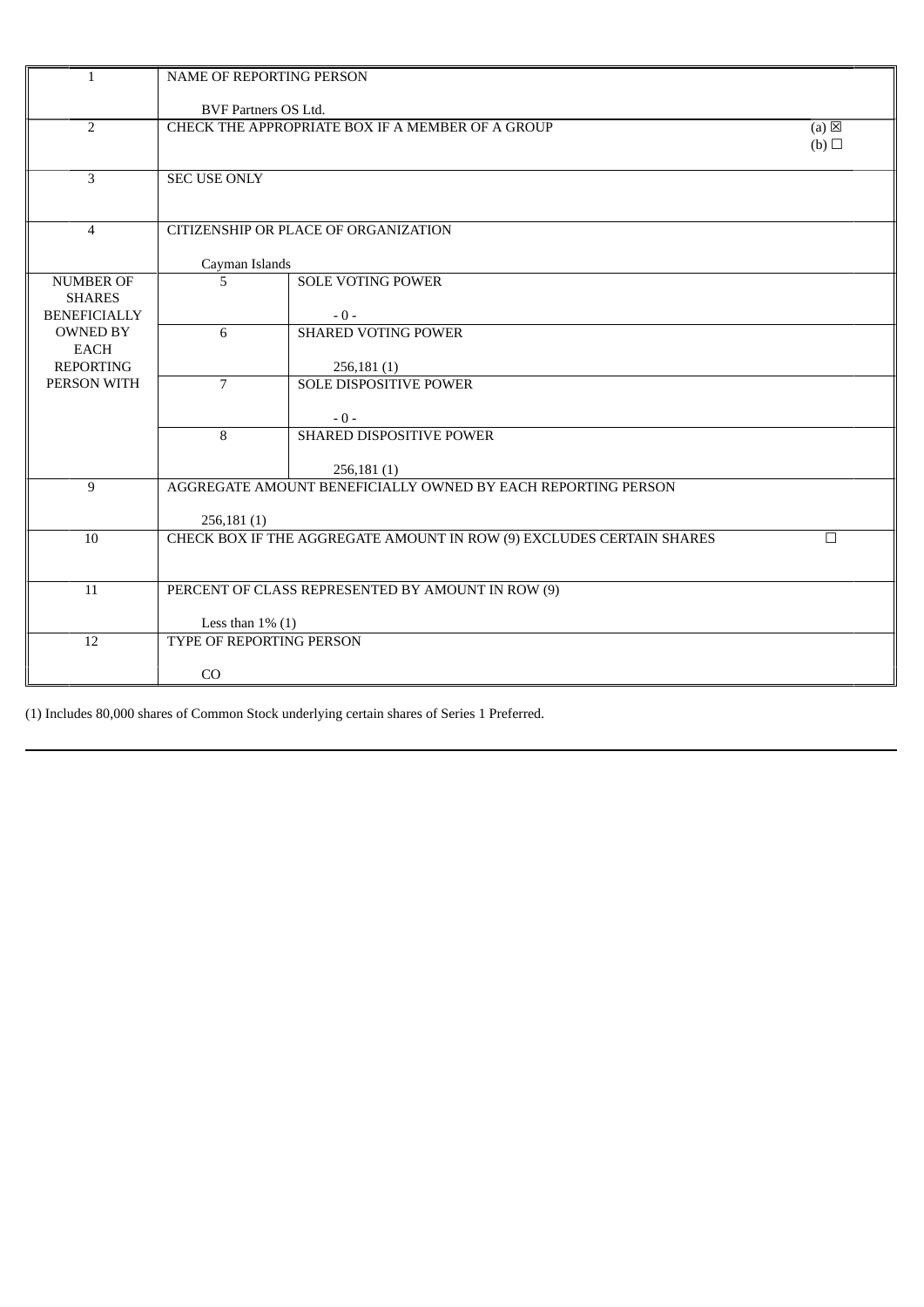| $\mathbf{1}$                           | <b>NAME OF REPORTING PERSON</b> |                                                                      |                        |
|----------------------------------------|---------------------------------|----------------------------------------------------------------------|------------------------|
|                                        | <b>BVF GP Holdings LLC</b>      |                                                                      |                        |
| $\overline{2}$                         |                                 | CHECK THE APPROPRIATE BOX IF A MEMBER OF A GROUP                     | $(a) \boxtimes$<br>(b) |
| 3                                      | <b>SEC USE ONLY</b>             |                                                                      |                        |
| $\overline{4}$                         |                                 | CITIZENSHIP OR PLACE OF ORGANIZATION                                 |                        |
|                                        | Delaware                        |                                                                      |                        |
| <b>NUMBER OF</b><br><b>SHARES</b>      | 5                               | <b>SOLE VOTING POWER</b>                                             |                        |
| <b>BENEFICIALLY</b><br><b>OWNED BY</b> | 6                               | $-0-$<br><b>SHARED VOTING POWER</b>                                  |                        |
| <b>EACH</b>                            |                                 |                                                                      |                        |
| <b>REPORTING</b>                       |                                 | 3,968,374 (1)                                                        |                        |
| PERSON WITH                            | $\overline{7}$                  | <b>SOLE DISPOSITIVE POWER</b>                                        |                        |
|                                        |                                 | $-0-$                                                                |                        |
|                                        | 8                               | SHARED DISPOSITIVE POWER                                             |                        |
|                                        |                                 | 3,968,374 (1)                                                        |                        |
| 9                                      |                                 | AGGREGATE AMOUNT BENEFICIALLY OWNED BY EACH REPORTING PERSON         |                        |
|                                        | 3,968,374 (1)                   |                                                                      |                        |
| 10                                     |                                 | CHECK BOX IF THE AGGREGATE AMOUNT IN ROW (9) EXCLUDES CERTAIN SHARES | $\Box$                 |
|                                        |                                 |                                                                      |                        |
| 11                                     |                                 | PERCENT OF CLASS REPRESENTED BY AMOUNT IN ROW (9)                    |                        |
|                                        | $7.6\%$ (1)                     |                                                                      |                        |
| 12                                     | TYPE OF REPORTING PERSON        |                                                                      |                        |
|                                        |                                 |                                                                      |                        |
|                                        | 00                              |                                                                      |                        |

(1) Includes 871,000 shares of Common Stock underlying certain shares of Series 1 Preferred.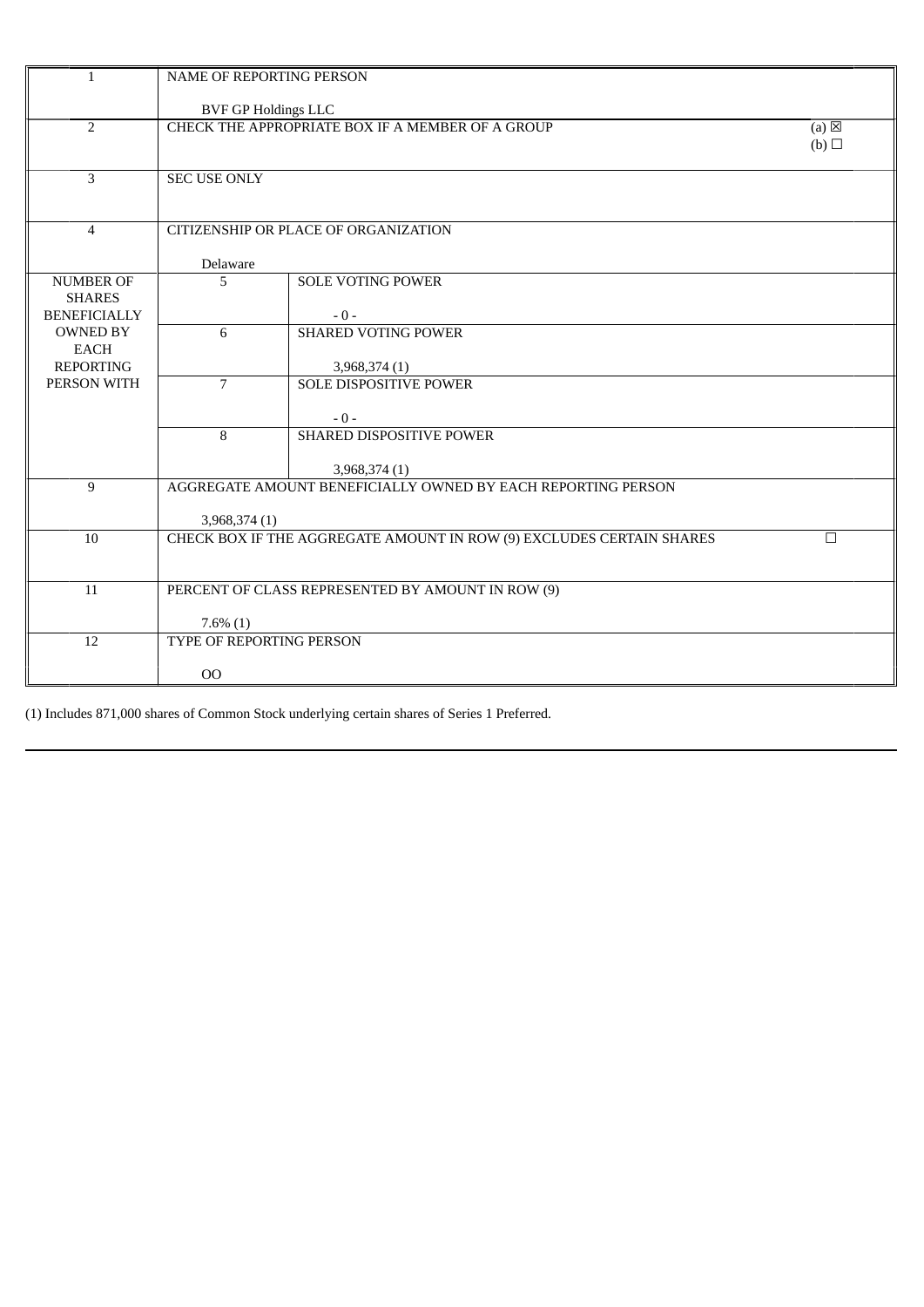| $\mathbf{1}$                                             | NAME OF REPORTING PERSON           |                                                                      |                        |  |
|----------------------------------------------------------|------------------------------------|----------------------------------------------------------------------|------------------------|--|
|                                                          | <b>BVF Partners L.P.</b>           |                                                                      |                        |  |
| $\overline{2}$                                           |                                    | CHECK THE APPROPRIATE BOX IF A MEMBER OF A GROUP                     | $(a) \boxtimes$<br>(b) |  |
| 3                                                        | <b>SEC USE ONLY</b>                |                                                                      |                        |  |
| $\overline{4}$                                           |                                    | CITIZENSHIP OR PLACE OF ORGANIZATION                                 |                        |  |
|                                                          | Delaware                           |                                                                      |                        |  |
| <b>NUMBER OF</b><br><b>SHARES</b><br><b>BENEFICIALLY</b> | 5                                  | <b>SOLE VOTING POWER</b><br>$-0-$                                    |                        |  |
| <b>OWNED BY</b><br><b>EACH</b><br><b>REPORTING</b>       | 6                                  | <b>SHARED VOTING POWER</b><br>4,305,540 (1)                          |                        |  |
| PERSON WITH                                              | $\overline{7}$                     | <b>SOLE DISPOSITIVE POWER</b><br>$-0-$                               |                        |  |
|                                                          | 8                                  | SHARED DISPOSITIVE POWER<br>4,305,540 (1)                            |                        |  |
| 9                                                        | 4,305,540 (1)                      | AGGREGATE AMOUNT BENEFICIALLY OWNED BY EACH REPORTING PERSON         |                        |  |
| 10                                                       |                                    | CHECK BOX IF THE AGGREGATE AMOUNT IN ROW (9) EXCLUDES CERTAIN SHARES | $\Box$                 |  |
| 11                                                       | $8.2\%$ (1)                        | PERCENT OF CLASS REPRESENTED BY AMOUNT IN ROW (9)                    |                        |  |
| 12                                                       | TYPE OF REPORTING PERSON<br>PN, IA |                                                                      |                        |  |

(1) Includes 1,016,000 shares of Common Stock underlying certain shares of Series 1 Preferred.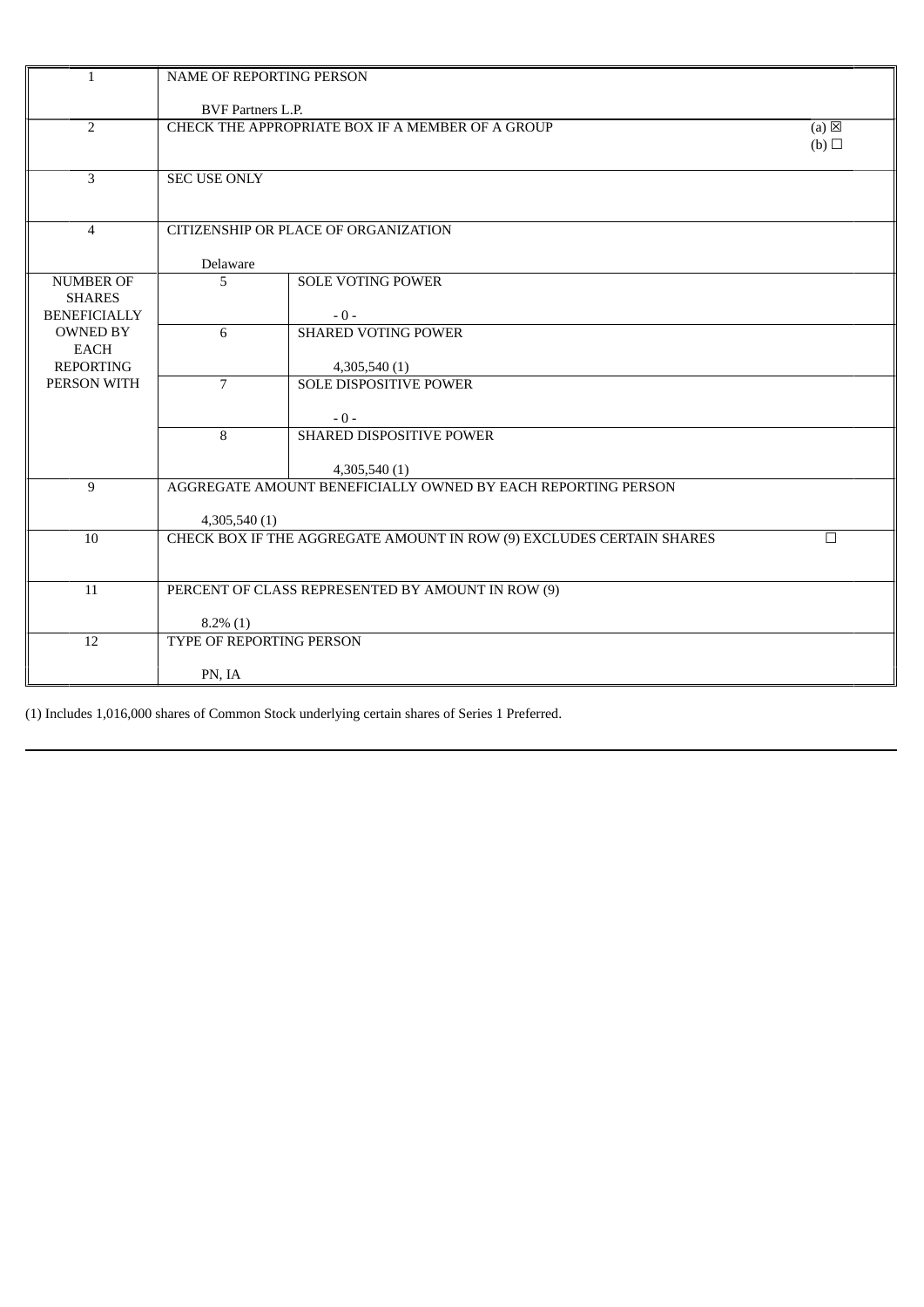| $\mathbf{1}$                                             | NAME OF REPORTING PERSON                                         |                                                                      |                        |
|----------------------------------------------------------|------------------------------------------------------------------|----------------------------------------------------------------------|------------------------|
|                                                          | BVF Inc.                                                         |                                                                      |                        |
| $\overline{2}$                                           |                                                                  | CHECK THE APPROPRIATE BOX IF A MEMBER OF A GROUP                     | $(a) \boxtimes$<br>(b) |
| $\overline{3}$                                           | <b>SEC USE ONLY</b>                                              |                                                                      |                        |
| $\overline{4}$                                           |                                                                  | CITIZENSHIP OR PLACE OF ORGANIZATION                                 |                        |
|                                                          | Delaware                                                         |                                                                      |                        |
| <b>NUMBER OF</b><br><b>SHARES</b><br><b>BENEFICIALLY</b> | 5                                                                | <b>SOLE VOTING POWER</b><br>$-0-$                                    |                        |
| <b>OWNED BY</b><br><b>EACH</b><br><b>REPORTING</b>       | 6                                                                | <b>SHARED VOTING POWER</b><br>4,305,540 (1)                          |                        |
| PERSON WITH                                              | $\overline{7}$                                                   | <b>SOLE DISPOSITIVE POWER</b><br>$-0-$                               |                        |
|                                                          | 8                                                                | SHARED DISPOSITIVE POWER<br>4,305,540(1)                             |                        |
| 9                                                        | 4,305,540 (1)                                                    | AGGREGATE AMOUNT BENEFICIALLY OWNED BY EACH REPORTING PERSON         |                        |
| 10                                                       |                                                                  | CHECK BOX IF THE AGGREGATE AMOUNT IN ROW (9) EXCLUDES CERTAIN SHARES | $\Box$                 |
| 11                                                       | PERCENT OF CLASS REPRESENTED BY AMOUNT IN ROW (9)<br>$8.2\%$ (1) |                                                                      |                        |
| 12                                                       | TYPE OF REPORTING PERSON                                         |                                                                      |                        |
|                                                          | CO                                                               |                                                                      |                        |

(1) Includes 1,016,000 shares of Common Stock underlying certain shares of Series 1 Preferred.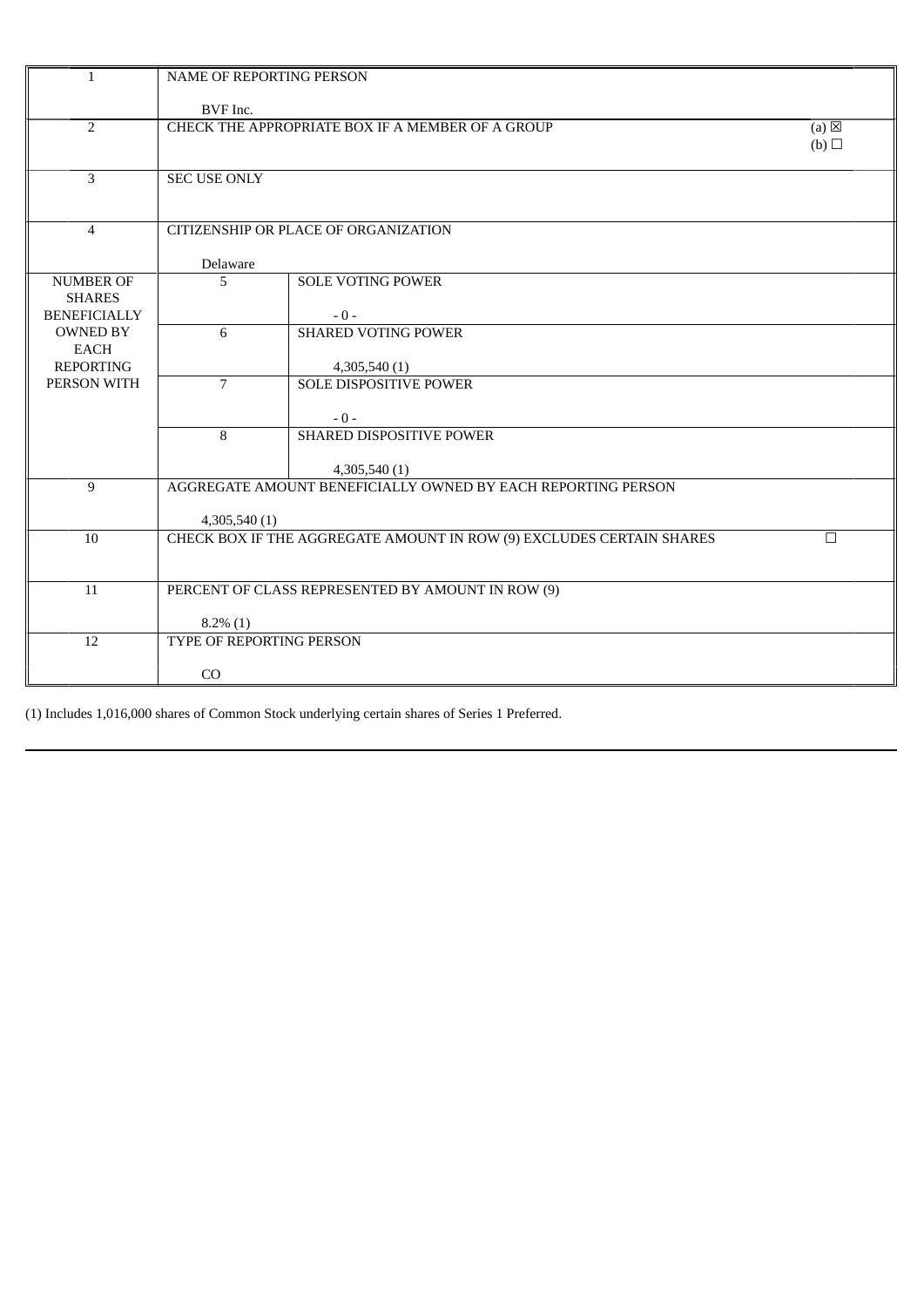| $\mathbf{1}$                                             | <b>NAME OF REPORTING PERSON</b> |                                                                      |                        |
|----------------------------------------------------------|---------------------------------|----------------------------------------------------------------------|------------------------|
|                                                          | Mark N. Lampert                 |                                                                      |                        |
| $\overline{2}$                                           |                                 | CHECK THE APPROPRIATE BOX IF A MEMBER OF A GROUP                     | $(a) \boxtimes$<br>(b) |
| 3                                                        | <b>SEC USE ONLY</b>             |                                                                      |                        |
| $\overline{4}$                                           |                                 | CITIZENSHIP OR PLACE OF ORGANIZATION                                 |                        |
|                                                          | <b>United States</b>            |                                                                      |                        |
| <b>NUMBER OF</b><br><b>SHARES</b><br><b>BENEFICIALLY</b> | 5                               | <b>SOLE VOTING POWER</b><br>$-0-$                                    |                        |
| <b>OWNED BY</b><br><b>EACH</b><br><b>REPORTING</b>       | 6                               | <b>SHARED VOTING POWER</b><br>4,305,540 (1)                          |                        |
| PERSON WITH                                              | $\overline{7}$                  | <b>SOLE DISPOSITIVE POWER</b><br>$-0-$                               |                        |
|                                                          | 8                               | SHARED DISPOSITIVE POWER<br>4,305,540(1)                             |                        |
| 9                                                        | 4,305,540 (1)                   | AGGREGATE AMOUNT BENEFICIALLY OWNED BY EACH REPORTING PERSON         |                        |
| 10                                                       |                                 | CHECK BOX IF THE AGGREGATE AMOUNT IN ROW (9) EXCLUDES CERTAIN SHARES | $\Box$                 |
| 11                                                       | $8.2\%$ (1)                     | PERCENT OF CLASS REPRESENTED BY AMOUNT IN ROW (9)                    |                        |
| 12                                                       | TYPE OF REPORTING PERSON        |                                                                      |                        |
|                                                          | IN                              |                                                                      |                        |

(1) Includes 1,016,000 shares of Common Stock underlying certain shares of Series 1 Preferred.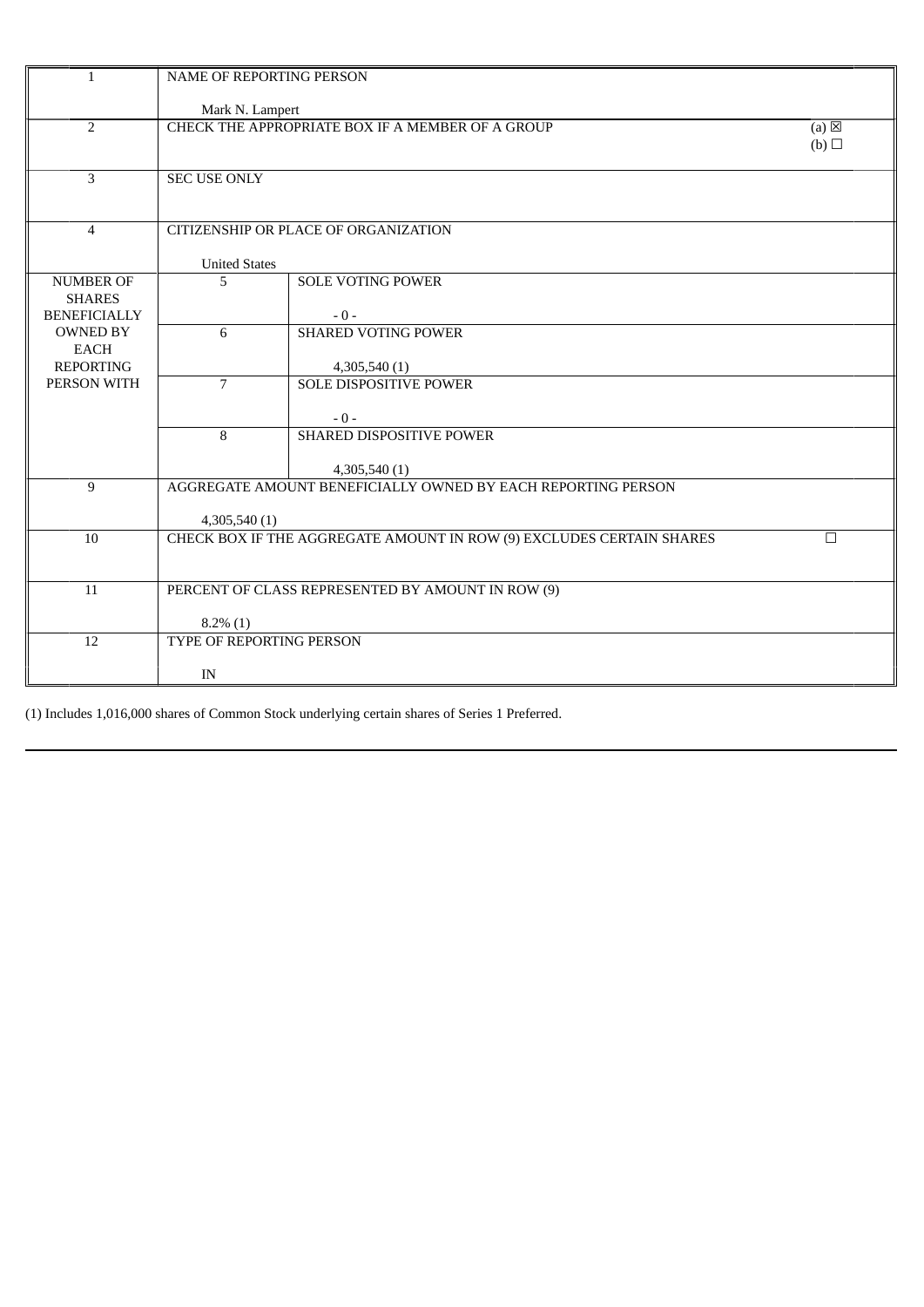## **EXPLANATORY NOTE**

The following constitutes Amendment No. 12 to the Schedule 13G filed by the undersigned ("Amendment No. 12"). This Amendment No. 12 is being filed to correct certain beneficial ownership of the Reporting Persons as of December 31, 2021 provided on Amendment No. 11 to Schedule 13G.

| Item $1(a)$ .                                   | Name of Issuer:                                                                                                                                                  |
|-------------------------------------------------|------------------------------------------------------------------------------------------------------------------------------------------------------------------|
|                                                 | Xenon Pharmaceuticals Inc. (the "Issuer").                                                                                                                       |
| Item $1(b)$ .                                   | Address of Issuer's Principal Executive Offices:                                                                                                                 |
|                                                 | 200-3650 Gilmore Way<br>Burnaby, British Columbia<br>Canada V5G 4W8                                                                                              |
| Item $2(a)$ .<br>Item $2(b)$ .<br>Item $2(c)$ . | Name of Person Filing<br>Address of Principal Business Office or, if None, Residence<br>Citizenship                                                              |
|                                                 | Biotechnology Value Fund, L.P. ("BVF")<br>44 Montgomery St., 40th Floor<br>San Francisco, California 94104<br>Citizenship: Delaware                              |
|                                                 | BVF I GP LLC ("BVF GP")<br>44 Montgomery St., 40th Floor<br>San Francisco, California 94104<br>Citizenship: Delaware                                             |
|                                                 | Biotechnology Value Fund II, L.P. ("BVF2")<br>44 Montgomery St., 40th Floor<br>San Francisco, California 94104<br>Citizenship: Delaware                          |
|                                                 | BVF II GP LLC ("BVF2 GP")<br>44 Montgomery St., 40th Floor<br>San Francisco, California 94104<br>Citizenship: Delaware                                           |
|                                                 | Biotechnology Value Trading Fund OS LP ("Trading Fund OS")<br>PO Box 309 Ugland House<br>Grand Cayman, KY1-1104<br>Cayman Islands<br>Citizenship: Cayman Islands |
|                                                 | BVF Partners OS Ltd. ("Partners OS")<br>PO Box 309 Ugland House<br>Grand Cayman, KY1-1104<br>Cayman Islands<br>Citizenship: Cayman Islands                       |
|                                                 | BVF GP Holdings LLC ("BVF GPH")<br>44 Montgomery St., 40th Floor<br>San Francisco, California 94104<br>Citizenship: Delaware                                     |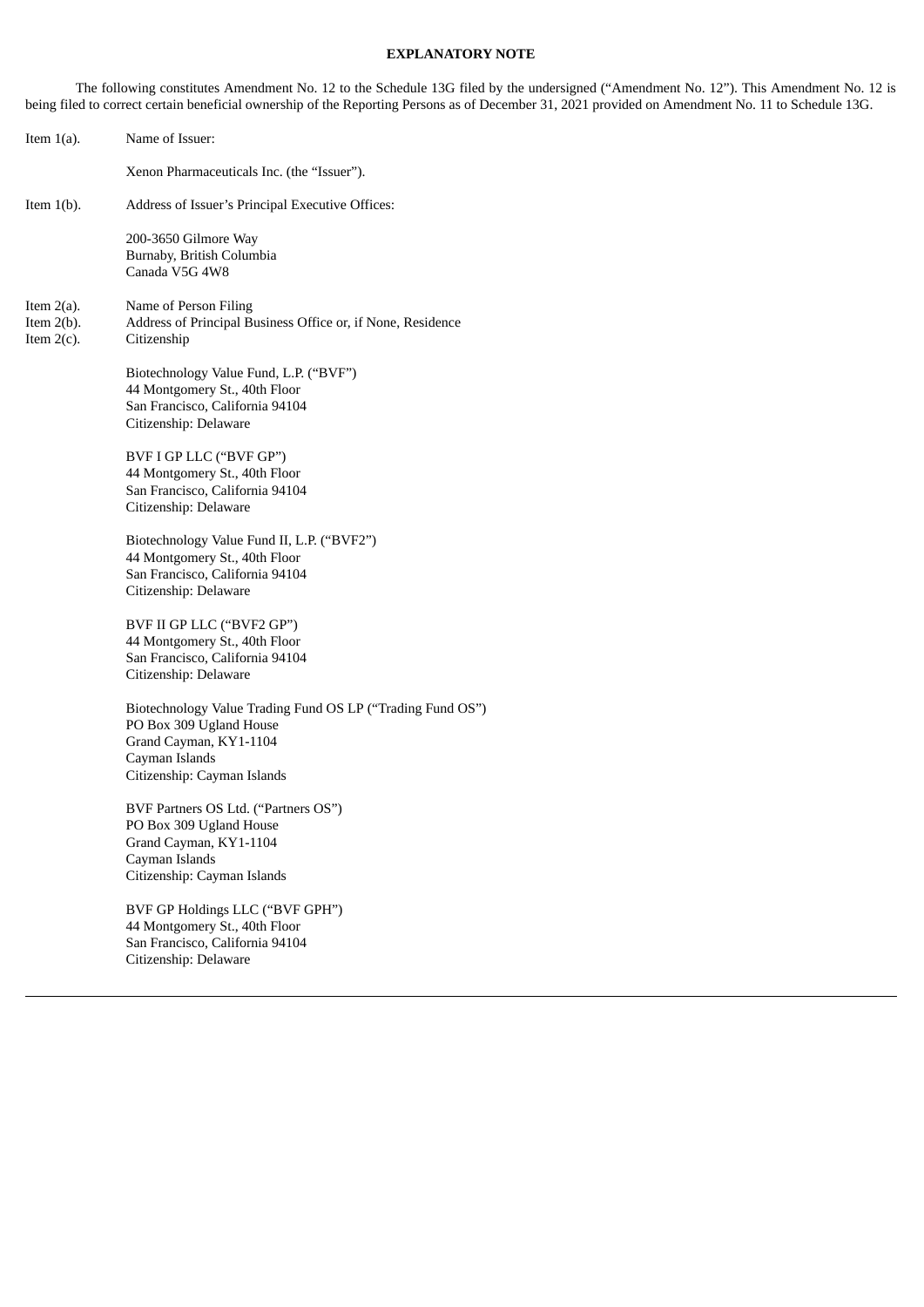|               |           | Citizenship: Delaware                                                                                           | BVF Partners L.P. ("Partners")<br>44 Montgomery St., 40th Floor<br>San Francisco, California 94104                                                                                                                |  |  |
|---------------|-----------|-----------------------------------------------------------------------------------------------------------------|-------------------------------------------------------------------------------------------------------------------------------------------------------------------------------------------------------------------|--|--|
|               | BVF Inc.  | Citizenship: Delaware                                                                                           | 44 Montgomery St., 40th Floor<br>San Francisco, California 94104                                                                                                                                                  |  |  |
|               |           | Citizenship: United States                                                                                      | Mark N. Lampert ("Mr. Lampert")<br>44 Montgomery St., 40th Floor<br>San Francisco, California 94104                                                                                                               |  |  |
|               |           |                                                                                                                 | Each of the foregoing is referred to as a "Reporting Person" and collectively as the "Reporting Persons."                                                                                                         |  |  |
| Item $2(d)$ . |           | Title of Class of Securities:                                                                                   |                                                                                                                                                                                                                   |  |  |
|               |           |                                                                                                                 | Common Shares, no par value per share (the "Common Stock")                                                                                                                                                        |  |  |
| Item $2(e)$ . |           | <b>CUSIP Number:</b>                                                                                            |                                                                                                                                                                                                                   |  |  |
|               | 98420N105 |                                                                                                                 |                                                                                                                                                                                                                   |  |  |
| Item 3.       |           | If This Statement is Filed Pursuant to Rule 13d-1(b), or 13d-2(b) or (c), Check Whether the Person Filing is a: |                                                                                                                                                                                                                   |  |  |
|               |           | $\sqrt{x}$                                                                                                      | Not applicable.                                                                                                                                                                                                   |  |  |
|               | (a)       | $\frac{1}{2}$                                                                                                   | Broker or dealer registered under Section 15 of the Exchange Act.                                                                                                                                                 |  |  |
|               | (b)       | $\frac{1}{2}$                                                                                                   | Bank as defined in Section 3(a)(6) of the Exchange Act.                                                                                                                                                           |  |  |
|               | (c)       | $\frac{1}{2}$                                                                                                   | Insurance company as defined in Section $3(a)(19)$ of the Exchange Act.                                                                                                                                           |  |  |
|               | (d)       | $\frac{1}{2}$                                                                                                   | Investment company registered under Section 8 of the Investment Company Act.                                                                                                                                      |  |  |
|               | (e)       | $\frac{1}{2}$                                                                                                   | An investment adviser in accordance with Rule 13d-1(b)(1)(ii)(E).                                                                                                                                                 |  |  |
|               | (f)       | $\frac{1}{2}$                                                                                                   | An employee benefit plan or endowment fund in accordance with Rule $13d-1(b)(1)(ii)(F)$ .                                                                                                                         |  |  |
|               | (g)       | $\frac{1}{2}$                                                                                                   | A parent holding company or control person in accordance with Rule $13d-1(b)(1)(ii)(G)$ .                                                                                                                         |  |  |
|               | (h)       | $\frac{1}{2}$                                                                                                   | A savings association as defined in Section 3(b) of the Federal Deposit Insurance Act.                                                                                                                            |  |  |
|               | (i)       | $\!\!/\!\!/\!\!$                                                                                                | A church plan that is excluded from the definition of an investment company under Section $3(c)(14)$ of the<br><b>Investment Company Act.</b>                                                                     |  |  |
|               | (j)       | $\frac{1}{2}$                                                                                                   | Group, in accordance with Rule 13d-1(b)(1)(ii)(J).                                                                                                                                                                |  |  |
|               | (k)       | $\!\!/\!\!/$                                                                                                    | Group, in accordance with Rule $240.13d-1(b)(1)(ii)(K)$ . If filing as a non-U.S. institution in accordance with<br>Rule 240.13d-1(b)(1)(ii)(J), please specify the type of institution: $\overline{\phantom{a}}$ |  |  |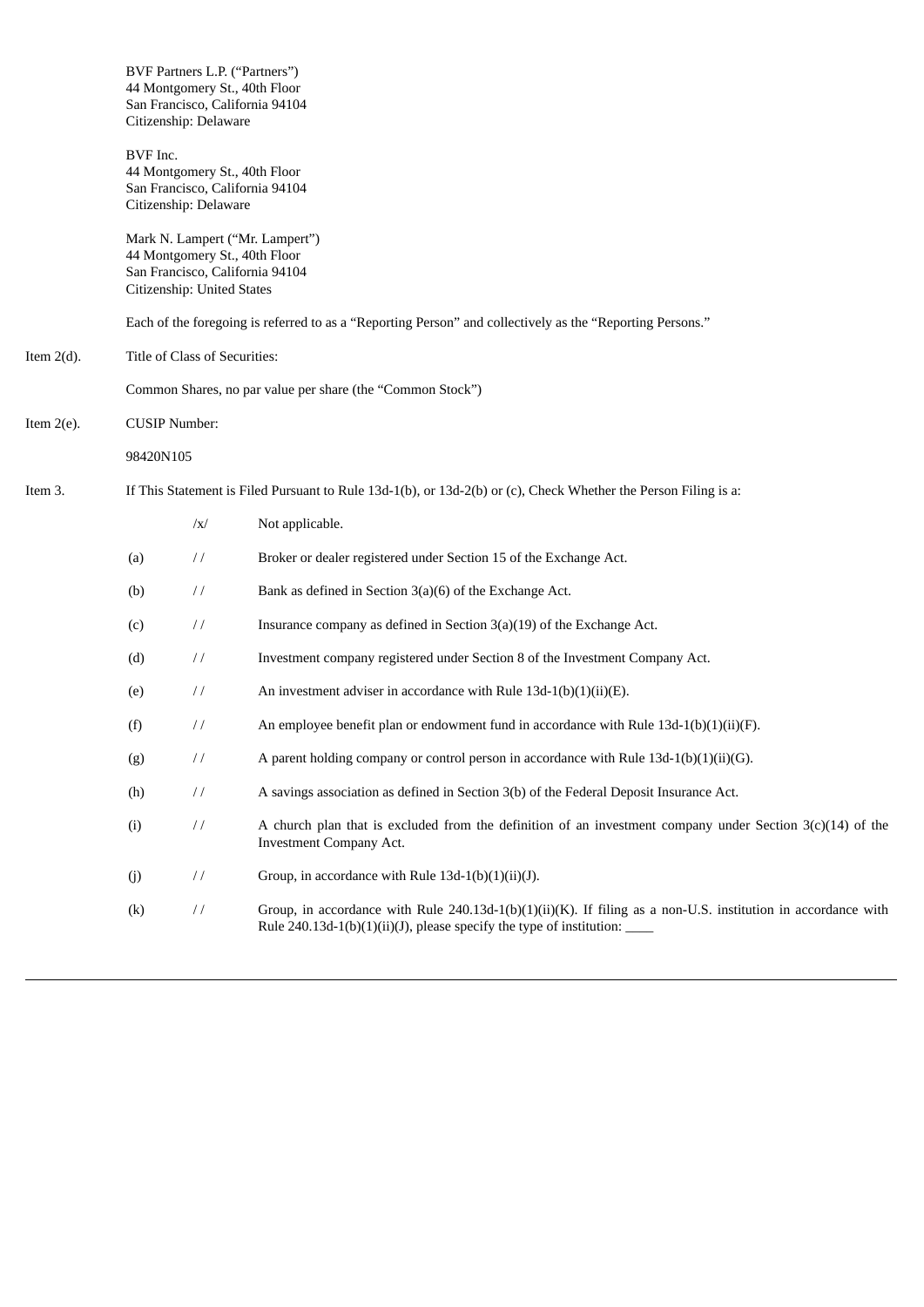#### Item 4. Ownership

(a) Amount beneficially owned:

The Reporting Persons hold 1,016,000 shares of Series 1 Preferred Shares (the "Series 1 Preferred") convertible for an aggregate of 1,016,000 shares of Common Stock. Each share of Series 1 Preferred is convertible into one share of Common Stock. The Series 1 Preferred may not be converted if, after such conversion, the Reporting Persons would beneficially own, as determined in accordance with Section 13(d) of the Securities Exchange Act of 1934, in excess of 9.99% of the number of shares of Common Stock then issued and outstanding (the "Beneficial Ownership Limitation"). As of the close of business on December 31, 2021, the Beneficial Ownership Limitation does not limit the conversion of any of the Series 1 Preferred held by the Reporting Persons.

As of the close of business on December 31, 2021, (i) BVF beneficially owned 2,295,557 shares of Common Stock, including 488,000 shares of Common Stock underlying certain shares of Series 1 Preferred, (ii) BVF2 beneficially owned 1,672,817 shares of Common Stock, including 383,000 shares of Common Stock issuable upon the conversion of Series 1 Preferred, and (iii) Trading Fund OS beneficially owned 256,181 shares of Common Stock, including 80,000 shares of Common Stock issuable upon the conversion of Series 1 Preferred.

BVF GP, as the general partner of BVF, may be deemed to beneficially own the 2,295,557 shares of Common Stock beneficially owned by BVF.

BVF2 GP, as the general partner of BVF2, may be deemed to beneficially own the 1,672,817 shares of Common Stock beneficially owned by BVF2.

Partners OS, as the general partner of Trading Fund OS, may be deemed to beneficially own the 256,181 shares of Common Stock beneficially owned by Trading Fund OS.

BVF GPH, as the sole member of each of BVF GP and BVF2 GP, may be deemed to beneficially own the 3,968,374 shares of Common Stock beneficially owned in the aggregate by BVF and BVF2.

Partners, as the investment manager of BVF, BVF2 and Trading Fund OS, and the sole member of Partners OS, may be deemed to beneficially own the 4,305,540 shares of Common Stock beneficially owned in the aggregate by BVF, BVF2 and Trading Fund OS and held in a certain Partners managed account (the "Partners Managed Account"), including 80,985 shares of Common Stock held in the Partners Managed Account, which includes 65,000 shares of Common Stock issuable upon the conversion of Series 1 Preferred held in the Partners Managed Account.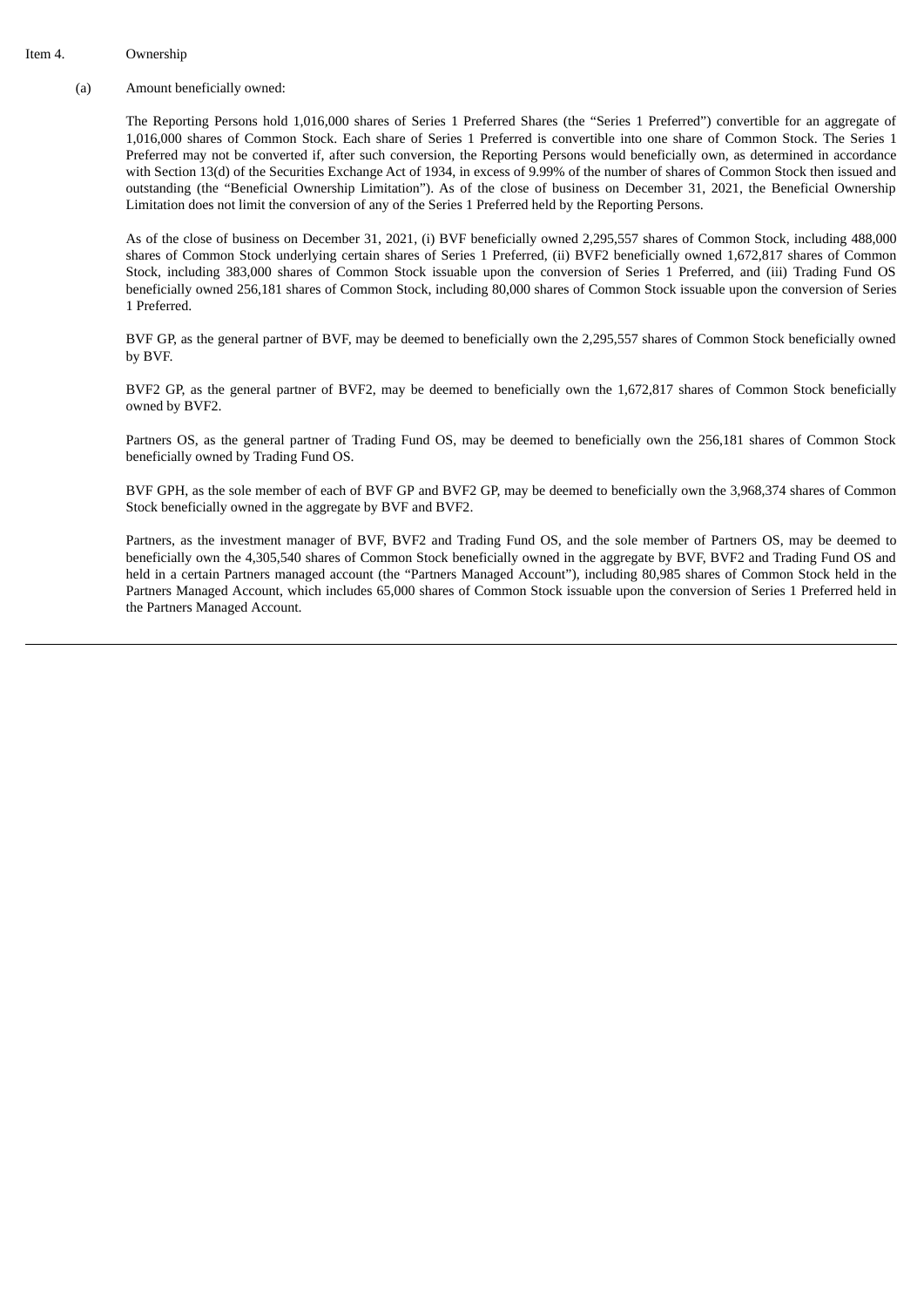BVF Inc., as the general partner of Partners, may be deemed to beneficially own the 4,305,540 shares of Common Stock beneficially owned by Partners.

Mr. Lampert, as a director and officer of BVF Inc., may be deemed to beneficially own the 4,305,540 shares of Common Stock beneficially owned by BVF Inc.

The foregoing should not be construed in and of itself as an admission by any Reporting Person as to beneficial ownership of any shares of Common Stock owned by another Reporting Person. BVF GP disclaims beneficial ownership of the shares of Common Stock beneficially owned by BVF. BVF2 GP disclaims beneficial ownership of the shares of Common Stock beneficially owned by BVF2. Partners OS disclaims beneficial ownership of the shares of Common Stock beneficially owned by Trading Fund OS. BVF GPH disclaims beneficial ownership of the shares of Common Stock beneficially owned by BVF and BVF2. Each of Partners, BVF Inc. and Mr. Lampert disclaims beneficial ownership of the shares of Common Stock beneficially owned by BVF, BVF2 and Trading Fund OS and held in the Partners Managed Account, and the filing of this statement shall not be construed as an admission that any such person or entity is the beneficial owner of any such securities.

(b) Percent of class:

The following percentages are based on a denominator that is the sum of (i) 51,589,279 shares of Common Stock outstanding as of November 8, 2021 as disclosed in the Issuer's Quarterly Report on Form 10-Q filed with the Securities and Exchange Commission on November 10, 2021, and (ii) 1,016,000 Shares underlying certain Series 1 Preferred, as applicable.

As of the close of business on December 31, 2021, (i) BVF beneficially owned approximately 4.4% of the outstanding shares of Common Stock, (ii) BVF2 beneficially owned approximately 3.2% of the outstanding shares of Common Stock, (iii) Trading Fund OS beneficially owned less than 1% of the outstanding shares of Common Stock, (iv) BVF GP may be deemed to beneficially own approximately 4.4% of the outstanding shares of Common Stock, (v) BVF2 GP may be deemed to beneficially own approximately 3.2% of the outstanding shares of Common Stock, (vi) Partners OS may be deemed to beneficially own less than 1% of the outstanding shares of Common Stock, (vii) BVF GPH may be deemed to beneficially own approximately 7.6% of the outstanding shares of Common Stock and (viii) each of Partners, BVF Inc. and Mr. Lampert may be deemed to beneficially own approximately 8.2% of the outstanding shares of Common Stock (less than 1% of the outstanding shares of Common Stock are held in the Partners Managed Account).

- (c) Number of shares as to which such person has:
- (i) Sole power to vote or to direct the vote

See Cover Pages Items 5-9.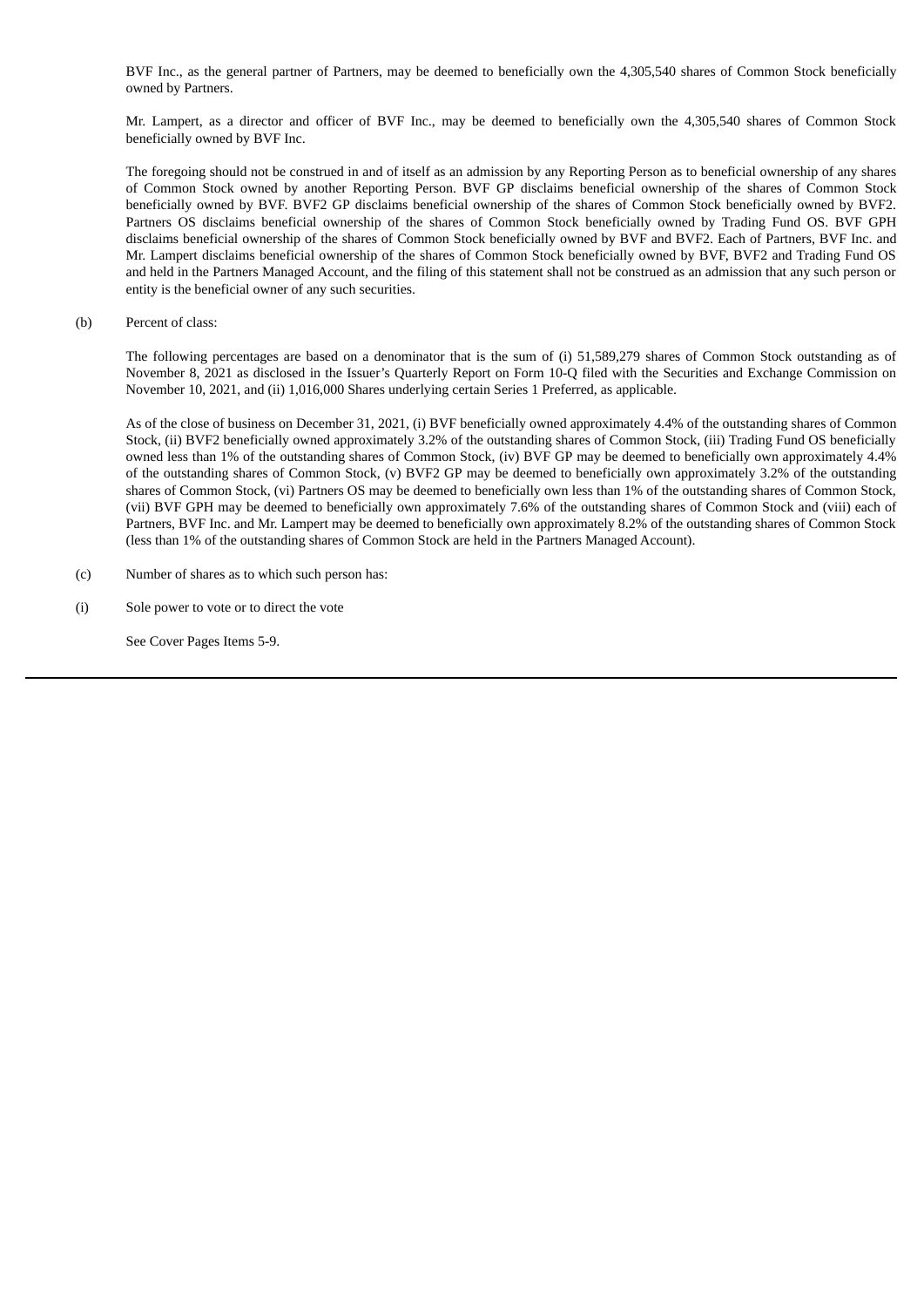|          | (ii)  | Shared power to vote or to direct the vote                                                                                                                                                                                                                                                                                                     |
|----------|-------|------------------------------------------------------------------------------------------------------------------------------------------------------------------------------------------------------------------------------------------------------------------------------------------------------------------------------------------------|
|          |       | See Cover Pages Items 5-9.                                                                                                                                                                                                                                                                                                                     |
|          | (iii) | Sole power to dispose or to direct the disposition of                                                                                                                                                                                                                                                                                          |
|          |       | See Cover Pages Items 5-9.                                                                                                                                                                                                                                                                                                                     |
|          | (iv)  | Shared power to dispose or to direct the disposition of                                                                                                                                                                                                                                                                                        |
|          |       | See Cover Pages Items 5-9.                                                                                                                                                                                                                                                                                                                     |
| Item 5.  |       | Ownership of Five Percent or Less of a Class.                                                                                                                                                                                                                                                                                                  |
|          |       | Not Applicable.                                                                                                                                                                                                                                                                                                                                |
| Item 6.  |       | Ownership of More than Five Percent on Behalf of Another Person.                                                                                                                                                                                                                                                                               |
|          |       | BVF GPH, Partners, BVF Inc. and Mr. Lampert share voting and dispositive power over the shares of Common Stock beneficially owned<br>by BVF and BVF2. Partners, BVF Inc. and Mr. Lampert share voting and dispositive power over the shares of Common Stock<br>beneficially owned by Trading Fund OS and held in the Partners Managed Account. |
| Item 7.  |       | Identification and Classification of the Subsidiary That Acquired the Security Being Reported on by the Parent Holding Company or<br>Control Person.                                                                                                                                                                                           |
|          |       | Not Applicable.                                                                                                                                                                                                                                                                                                                                |
| Item 8.  |       | Identification and Classification of Members of the Group.                                                                                                                                                                                                                                                                                     |
|          |       | See Exhibit 99.1 to Amendment No. 8 to the Schedule 13G filed with the Securities and Exchange Commission on February 14, 2020.                                                                                                                                                                                                                |
| Item 9.  |       | Notice of Dissolution of Group.                                                                                                                                                                                                                                                                                                                |
|          |       | Not Applicable.                                                                                                                                                                                                                                                                                                                                |
| Item 10. |       | Certifications.                                                                                                                                                                                                                                                                                                                                |

By signing below each of the undersigned certifies that, to the best of its knowledge and belief, the securities referred to above were not acquired and are not held for the purpose of or with the effect of changing or influencing the control of the issuer of the securities and were not acquired and are not held in connection with or as a participant in any transaction having that purpose or effect.